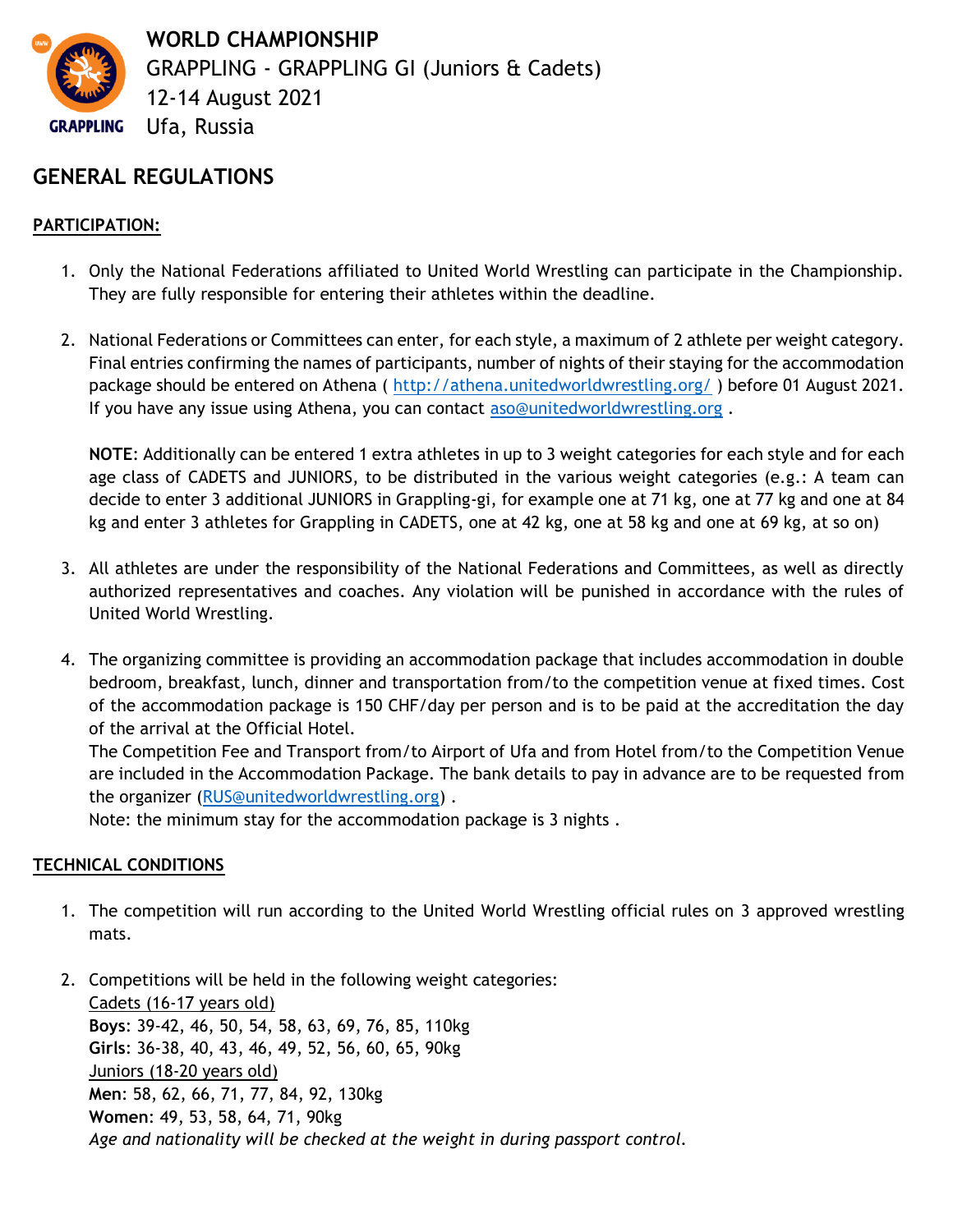

- 3. Each competitor will be requested to undergo a medical examination before the official weigh-in, during which his/her competition uniforms will be inspected for compliance to United World Wrestling rules.
- 4. The drawing of lots for position in the brackets will be done by computer during the creation of the brackets.
- 5. The competitors are allowed to enter several styles, provided that they undergo the official weigh-in held the morning before the beginning of each style. If a registered athlete has not turned up by the end of the official weigh-in time to check his/her weight, he/she will be removed from the brackets and will not be allowed to compete.
- 6. All Athletes and Referees are required to have the United World Wrestling License for the competition year 2021 that includes health insurance. Licenses must be purchased online by each National Federation through Athena (<http://athena.unitedworldwrestling.org/> ) at the cost of 100 CHF for Juniors and 50 CHF for Cadets. If you have any issue using Athena you can contact [aso@unitedworldwrestling.org](mailto:aso@unitedworldwrestling.org) . To purchase a license online, it is required to submit a medical certificate, a copy of the passport and a digital photo of the athlete.
- 7. Each competitor will be required to wear approved competition uniform complying with the international regulations of United World Wrestling, that is:

**Grappling**: Board shorts and a rashguard. The first competitor called shall wear an overall red rashguard and the second one an overall blue rashguard (Shorts shall be either of the matching assigned red and blue color or of a neutral color, such as black, white or grey).

**Grappling GI**: The first competitor called shall wear a red Gi and a red belt and the second one a blue Gi and a blue belt. The country's abbreviation must appear on the back of the athletes' competition uniform.

- 8. Individual prizes will be given to each weight category:
	- 1st place 1 gold medal, certificate
	- 2nd place 1 silver medal, certificate
	- 3rd places 2 bronze medals, certificates
- 9. The first three teams in each style will receive a cup.
- 10. The organizer will conduct random anti-doping test. The categories concerned will be selected and publicly announced at the end of the competition. The laboratory used to analyse these tests will be IOC/WADA approved. The procedure for undertaking the tests and transporting the samples to the laboratory is laid down in the United World Wrestling Regulations and in WADA's Anti-Doping Code.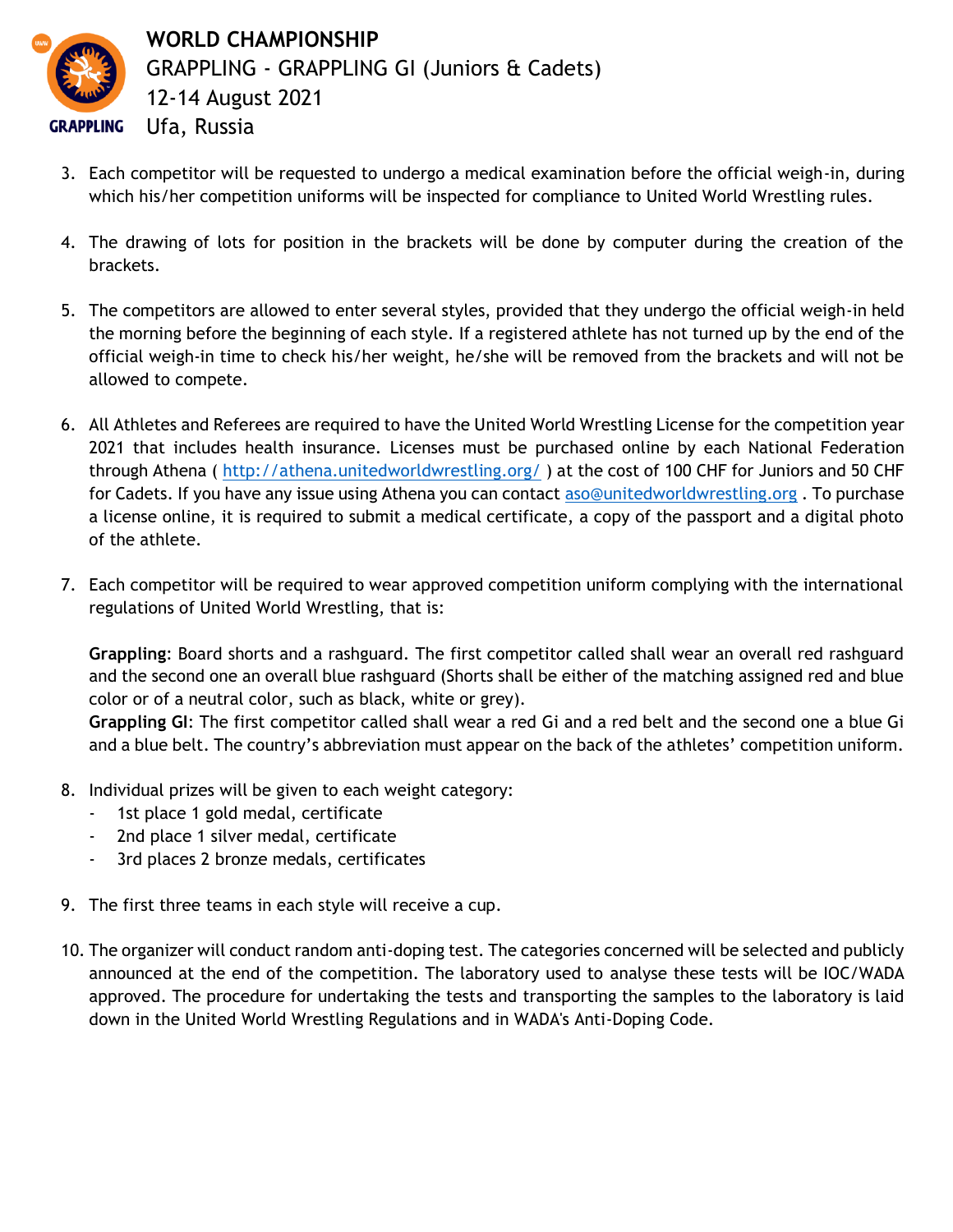

**WORLD CHAMPIONSHIP** GRAPPLING - GRAPPLING GI (Juniors & Cadets) 12-14 August 2021 Ufa, Russia

### **REFEREES**

- 1. In accordance with the United World Wrestling regulations, each delegation participating with more than 3 athletes (all styles combined) is required to enter at least **1 referee** of the highest category available in the country. The National Federations or Committees that would not comply with this rule will be imposed a penalty invoiced at the end of the year.
- 2. All referees must wear during the competition the regulation uniform that is: official black polo, black flat front pants, and black plimsolls or socks (sport shoes are no longer accepted). Polo shirt can be purchased on the spot.

### **COACHES**

1. Only one coach is allowed to the competitors' corner. The coaches must wear their national team tracksuit when performing their match duties and abide by the international Code of Conduct at all times.

### **OFFICIAL CEREMONIES**

- 1. The team leaders must confirm their country's national anthem at the time of accreditation in order to avoid any unpleasant situation at the time of the award ceremonies.
- 2. Each participating team must be present at the opening ceremony according to the organizing committee's instructions.
- 3. The national anthem will be played for each individual and team champion.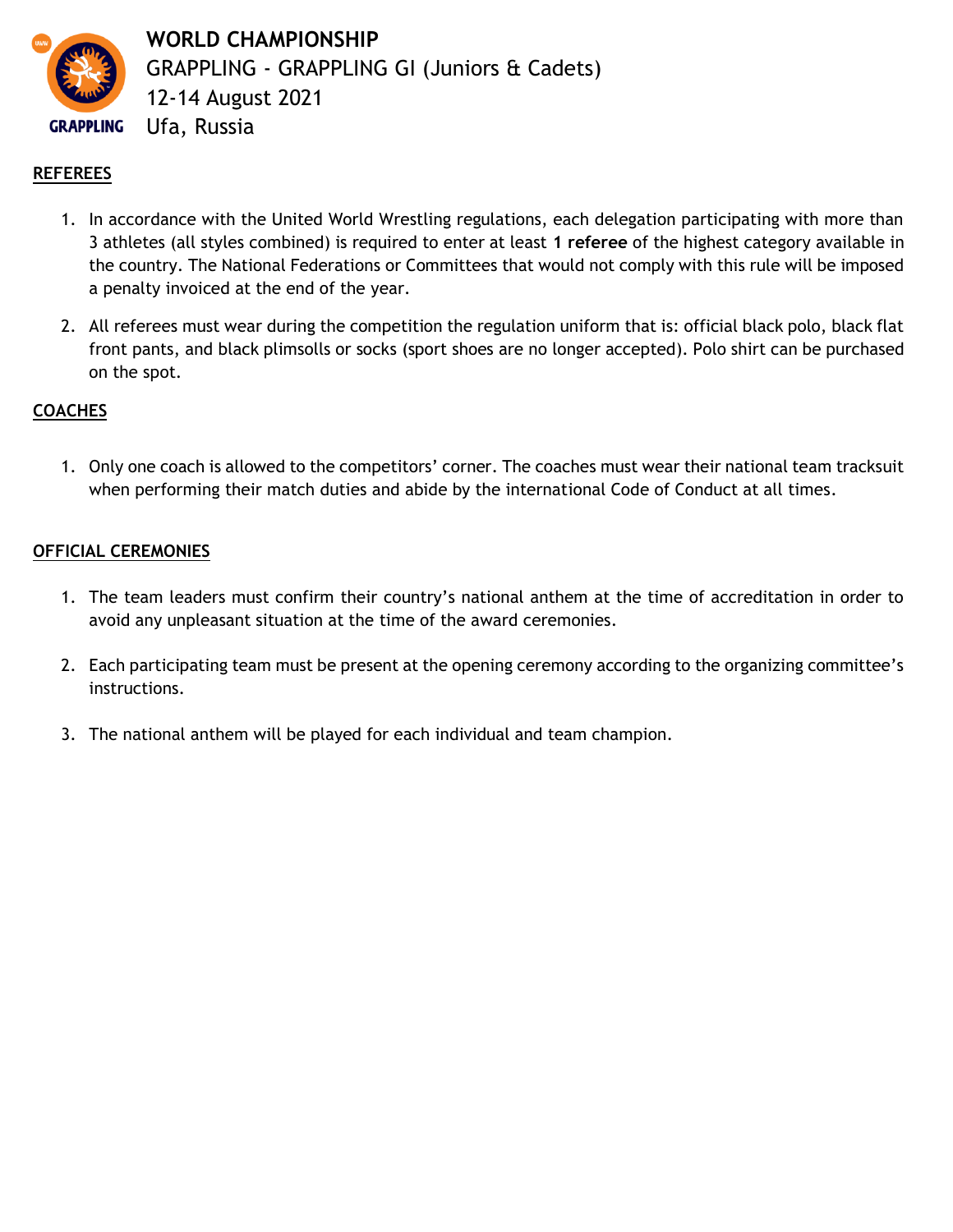

**WORLD CHAMPIONSHIP** GRAPPLING - GRAPPLING GI (Juniors & Cadets) 12-14 August 2021

# Ufa, Russia

# **COMPETITION PROGRAM**

| <b>PROGRAM</b>                       |                 |                                                               |
|--------------------------------------|-----------------|---------------------------------------------------------------|
| Wednesday / Среда                    | All Day /       | Arrival of the Delegation and Accreditation                   |
| 11.08.2021                           | Весь день       | Прибытие делегации и аккредитация команд                      |
| Thursday / Четверг<br>12.08.2021     | 16.00 - 19.00   | Referee seminar                                               |
|                                      |                 | Рефери Семинар                                                |
|                                      | $20.00 - 21.00$ | Technical Conference- all teams                               |
|                                      |                 | Техническая конференция- все команды                          |
|                                      | $21.00 - 22.00$ | Draw for Grappling & Grappling-Gi - (all weight categories)   |
|                                      |                 | Жеребьевка грэпплинг & грэпплинг-ги - (все весовые категории) |
| Friday / Пятница<br>13.08.2021       | $08.00 - 09.00$ | Medical examination, Weigh-in & Uniform Check (Venue)         |
|                                      |                 | <b>Juniors and Cadets</b>                                     |
|                                      |                 | Медицинский осмотр, взвешивание, проверка формы (место        |
|                                      |                 | проведения) юниоры и кадеты                                   |
|                                      | $10.00 - 15.00$ | Elimination Rounds & Repechage & Final (Cadets)               |
|                                      |                 | Предварительные схватки, Утешение, Финалы (Кадеты)            |
| <b>Grappling</b><br>Cadets & Juniors | 15.00 - 16.00   | lunch break, Award ceremonies (Cadets)                        |
|                                      |                 | Перерыв на обед, Церемония награждения (Кадеты)               |
|                                      | $16.00 - 20.00$ | Elimination Rounds & Repechage & Final (Junior)               |
|                                      |                 | Предварительные схватки, Утешение, Финалы (Юниоры)            |
|                                      | 20:00           | Award ceremonies (Junior)                                     |
|                                      |                 | Церемония награждения (Юниоры)                                |
|                                      |                 |                                                               |
|                                      | $08.00 - 09.00$ | Medical examination, Weigh-in & Uniform Check (Venue)         |
|                                      |                 | <b>Juniors and Cadets</b>                                     |
|                                      |                 | Медицинский осмотр, взвешивание, проверка формы (место        |
| Saturday / Суббота                   |                 | проведения) юниоры и кадеты                                   |
| 14.08.2021                           | $10.00 - 15.00$ | Elimination Rounds & Repechage & Final (Cadets)               |
|                                      |                 | Предварительные схватки, Утешение, Финалы (Кадеты)            |
| Grappling-Gi<br>Cadets & Juniors     | 15.00 - 16.00   | lunch break, Award ceremonies (Cadets)                        |
|                                      |                 | Перерыв на обед, Церемония награждения (Кадеты)               |
|                                      | $16.00 - 20.00$ | Elimination Rounds & Repechage & Final (Junior)               |
|                                      |                 | Предварительные схватки, Утешение, Финалы (Юниоры)            |
|                                      | 20.00           | Award ceremonies (Junior)                                     |
|                                      |                 | Церемония награждения (Юниоры)                                |
| Sunday / Воскресенье                 | All Day /       | Departure of the delegations                                  |
| 15.11.2019                           | Весь день       | Отъезд делегаций                                              |